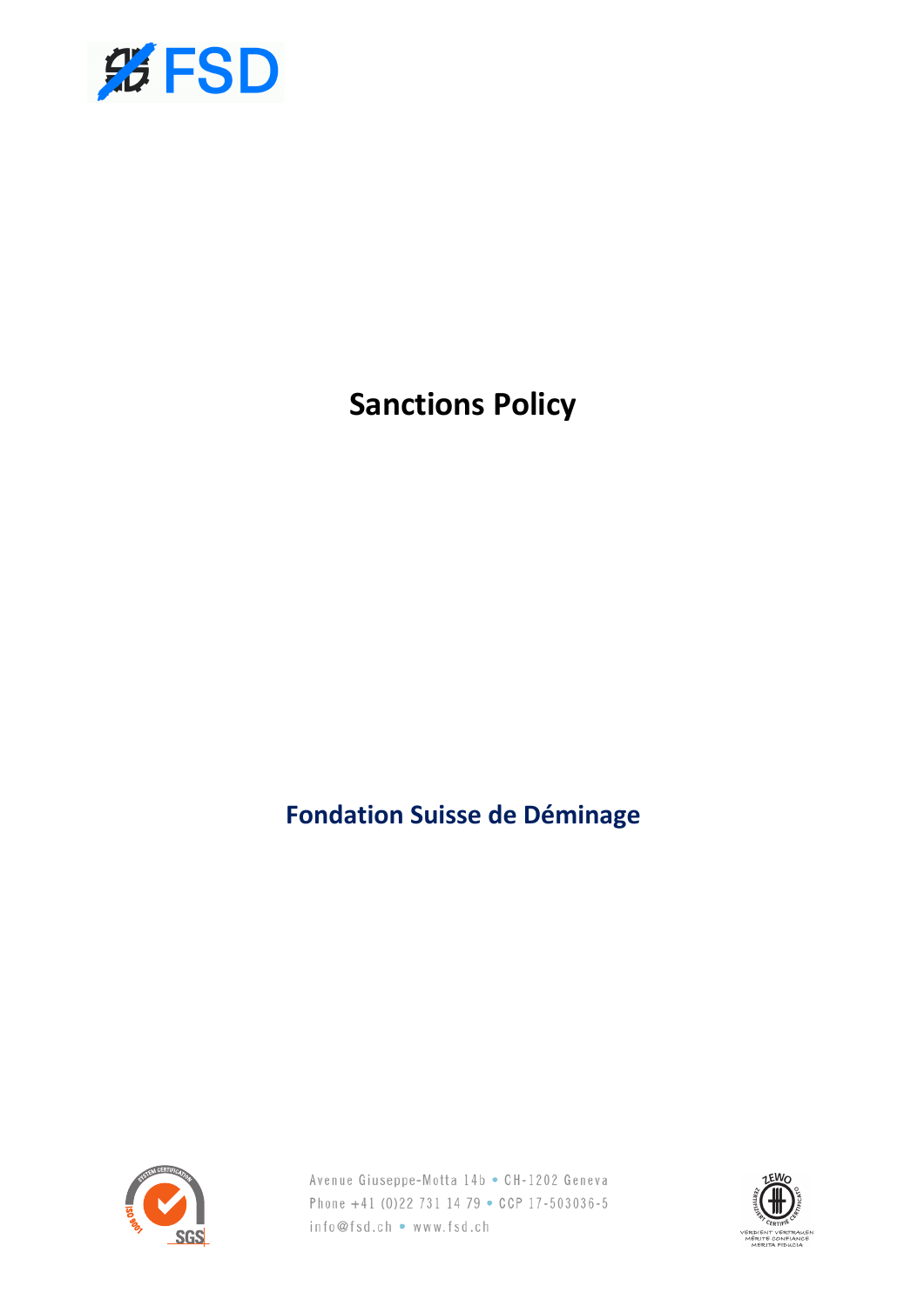

# **Table of Contents**

| $\label{lem:1} \mbox{Introduction} \,\, \ldots \,\, \ldots \,\, \ldots \,\, \ldots \,\, \ldots \,\, \ldots \,\, \ldots \,\, \ldots \,\, \ldots \,\, \ldots \,\, \ldots \,\, \ldots \,\, \ldots \,\, \ldots \,\, \ldots \,\, \ldots \,\, \ldots \,\, \ldots \,\, \ldots \,\, \ldots \,\, \ldots \,\, \ldots \,\, \ldots \,\, \ldots \,\, \ldots \,\, \ldots \,\, \ldots \,\, \ldots \,\, \ldots \,\, \ldots \,\, \ldots \,\, \ldots \,\, \ldots \,\, \ldots \,\,$ |  |
|------------------------------------------------------------------------------------------------------------------------------------------------------------------------------------------------------------------------------------------------------------------------------------------------------------------------------------------------------------------------------------------------------------------------------------------------------------------|--|
|                                                                                                                                                                                                                                                                                                                                                                                                                                                                  |  |
|                                                                                                                                                                                                                                                                                                                                                                                                                                                                  |  |
|                                                                                                                                                                                                                                                                                                                                                                                                                                                                  |  |
|                                                                                                                                                                                                                                                                                                                                                                                                                                                                  |  |
|                                                                                                                                                                                                                                                                                                                                                                                                                                                                  |  |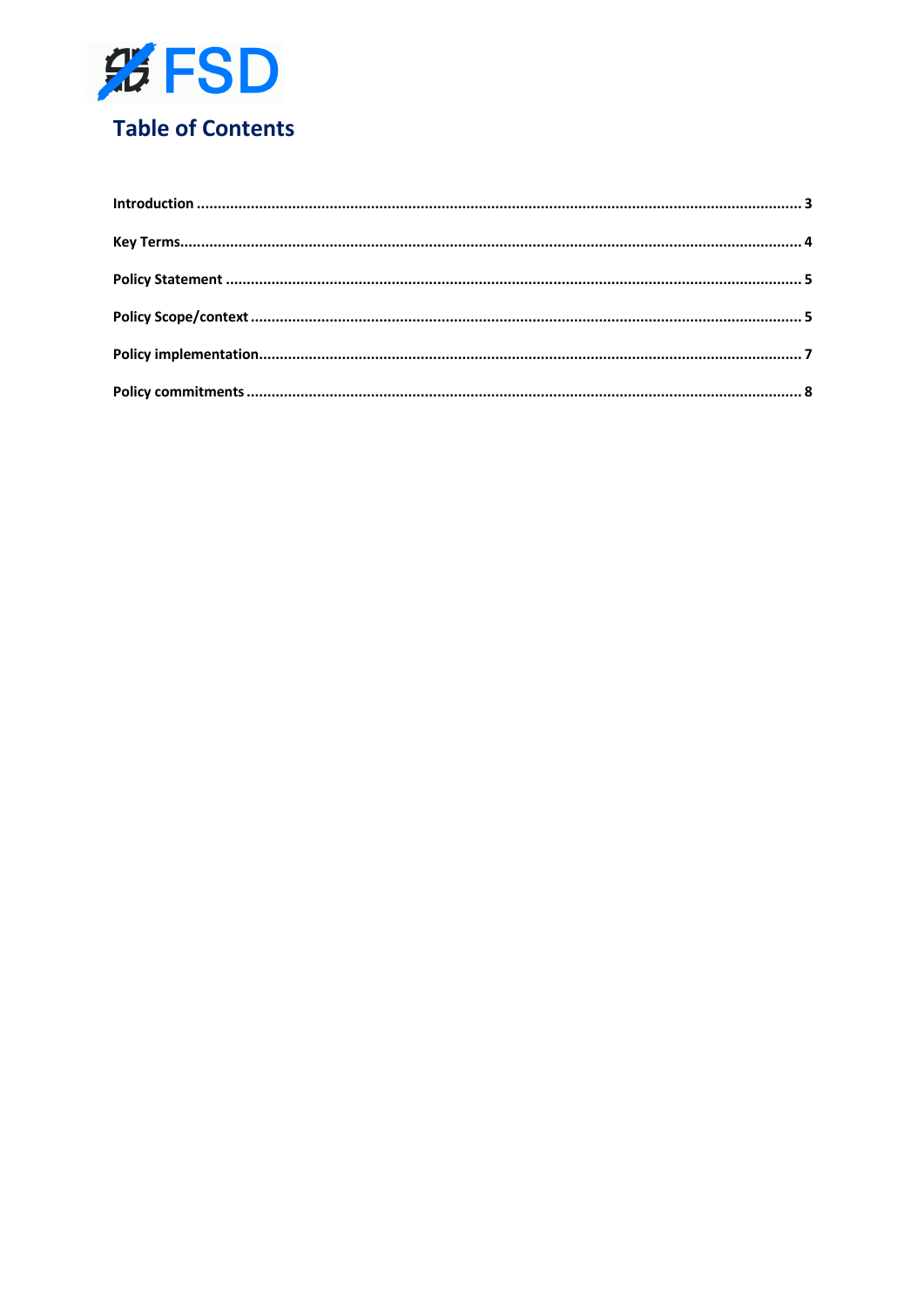

# **Introduction**

FSD's commitment to integrity enshrined in our code of conduct requires compliance with all applicable sanctions' regulations and laws in the countries and regions within which we operate. This policy has been developed to clearly define FSD's position towards sanctions and ensure that all employees, contractors and partners understand their responsibilities with regards to them. It will also enable donors to understand issues related to sanctions regulations and unequivocally outline FSD's approach.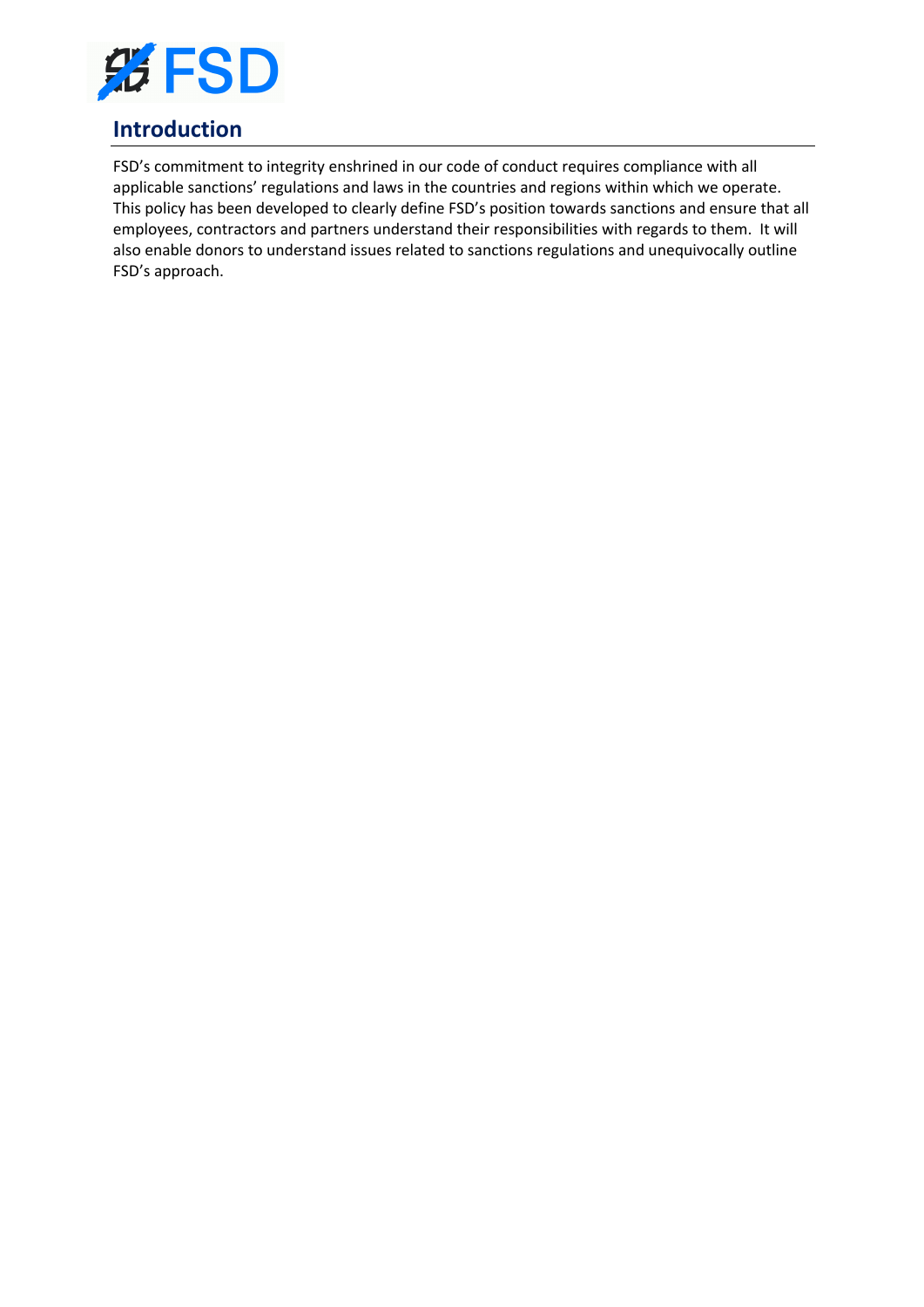

### **Key Terms**

**Code of Conduct:** A set of standards of behaviour that staff of an organisation are obliged to adhere to.

**Red Flags** - suspicions that may indicate the direct or indirect involvement of a restricted territory, restricted party, controlled item, service, end-use or any other sanctions compliance concern.

**PEPS** - Politically Exposed Persons (PEPs)

**Sanctions** - the regulatory restrictions applicable to dealings with certain countries/territories, governments, groups, entities, individuals, or controlled goods or services

**Sanctions Laws** – The laws and legal instruments used to enforce sanctions.

**SOPs** – Standard Operating Procedures

**HQ** – FSD Headquarters in Geneva

**Field HQ** – Country office HQ locations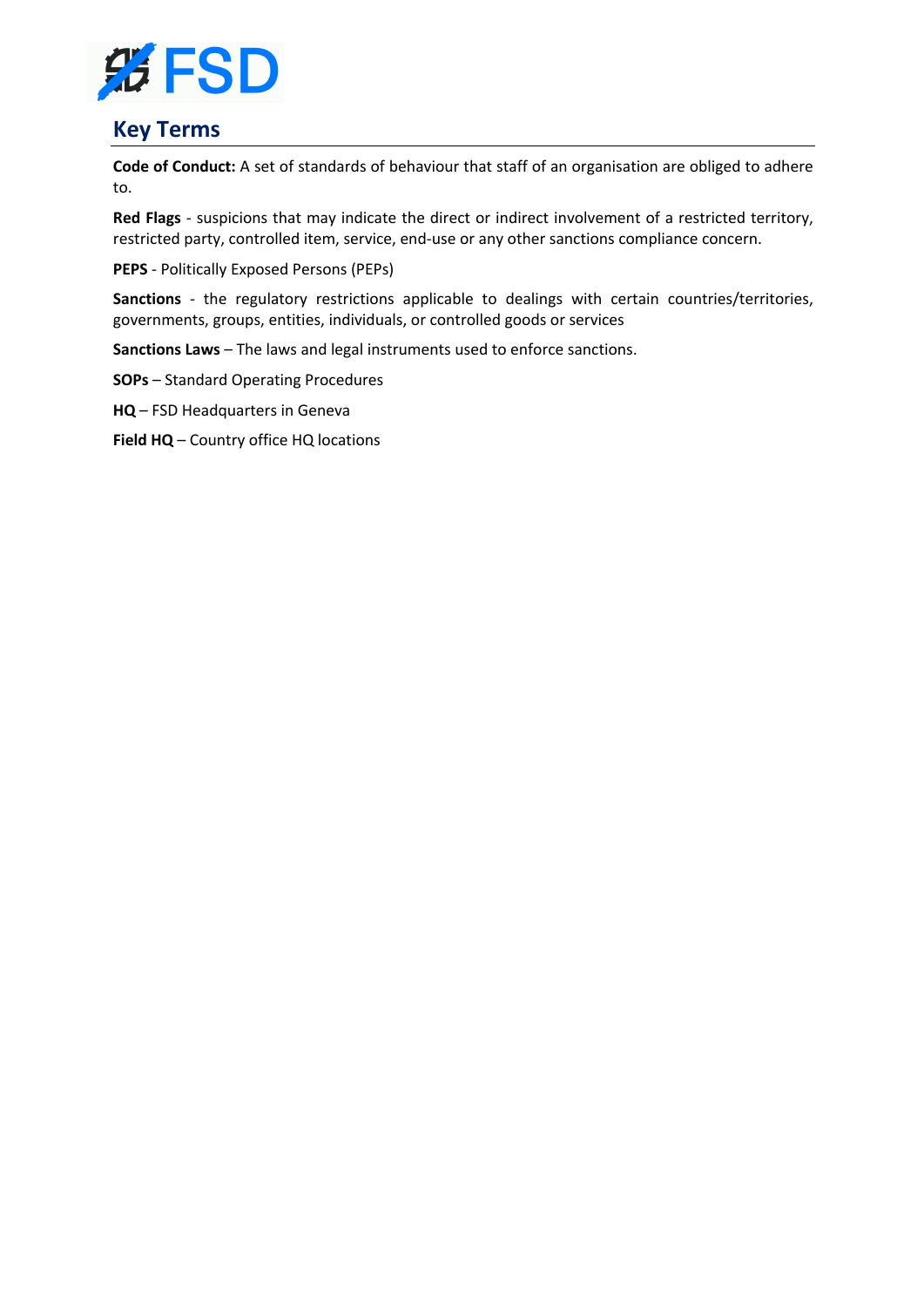

# **Policy Statement**

The Swiss Foundation for Mine Action (FSD) is a private, independent, non-profit international mine action organisation, dedicated to reducing the threat of mines and Explosive Remnants of War (ERW). It is FSD's policy to comply with all Sanctions Laws in our operations worldwide. To this end, FSD will comply with all relevant economic and trade sanctions applicable to all our activities and will endeavour to highlight instances where sanctions have been transgressed by third parties to the relevant authorities.

# **Policy Scope/context**

The principles set forth in this policy apply in all FSD workplaces and for all FSD activities.

This policy applies to, and is mandatory for, FSD's policy adherents who are defined as all FSD Board members, management staff, international and national staff, (full and part-time) in all FSD structures and programmes. The policy scope also covers volunteers, interns, consultants, contractors, all persons acting voluntarily on behalf of FSD, any current or potential suppliers of any sort of goods, services, or works, and all other people not included in the above-mentioned categories who have signed a contract with FSD.

FSD includes all components of the FSD Group: Fondation Suisse de Déminage (FSD) in Geneva, Switzerland; Crosstech S.A., a Geneva-based commercial subsidiary of FSD as well as Association FSD France, based in Archamps, France. This also extends to any representative office of FSD in its global programmes and all locally registered FSD branch, charity or legal organisation bearing the FSD name.

FSD's partner organisations and suppliers are also expected to comply with Sanctions Laws as a condition of cooperation. Internal Audit in Manila shall conduct regular checks on local businesses to ensure compliance with Sanctions Laws.

#### **Policy updates**

This Policy will be updated periodically, and the updated version of the Policy will be immediately made available to all FSD staff, partners and stakeholders on FSD's website: https://www.fsd.ch/.

#### **Definition of Sanctions**

This policy defines sanctions as the regulatory restrictions applicable to dealings with certain countries/territories, governments, groups, entities, individuals, or controlled goods or services. The nature and extent of these restrictions may vary (i.e., limitations on import/export, controls on specific goods and services, restrictions on financial operations, insurance cover of staff and partners etc.).

#### **Imposition of Sanctions**

Internationally, the UN defines itself as being the only organisation with a recognised mandate to impose sanctions under Chapter VII of its charter, however countries may instigate multilateral or bilateral sanctions.

Several databases of current sanctions lists are available online (see for example, lists from the UN sanctions committees: https://www.un.org/securitycouncil/sanctions) however sanctions may be imposed with exceptions and are often revised. As such it is important that all FSD's employees and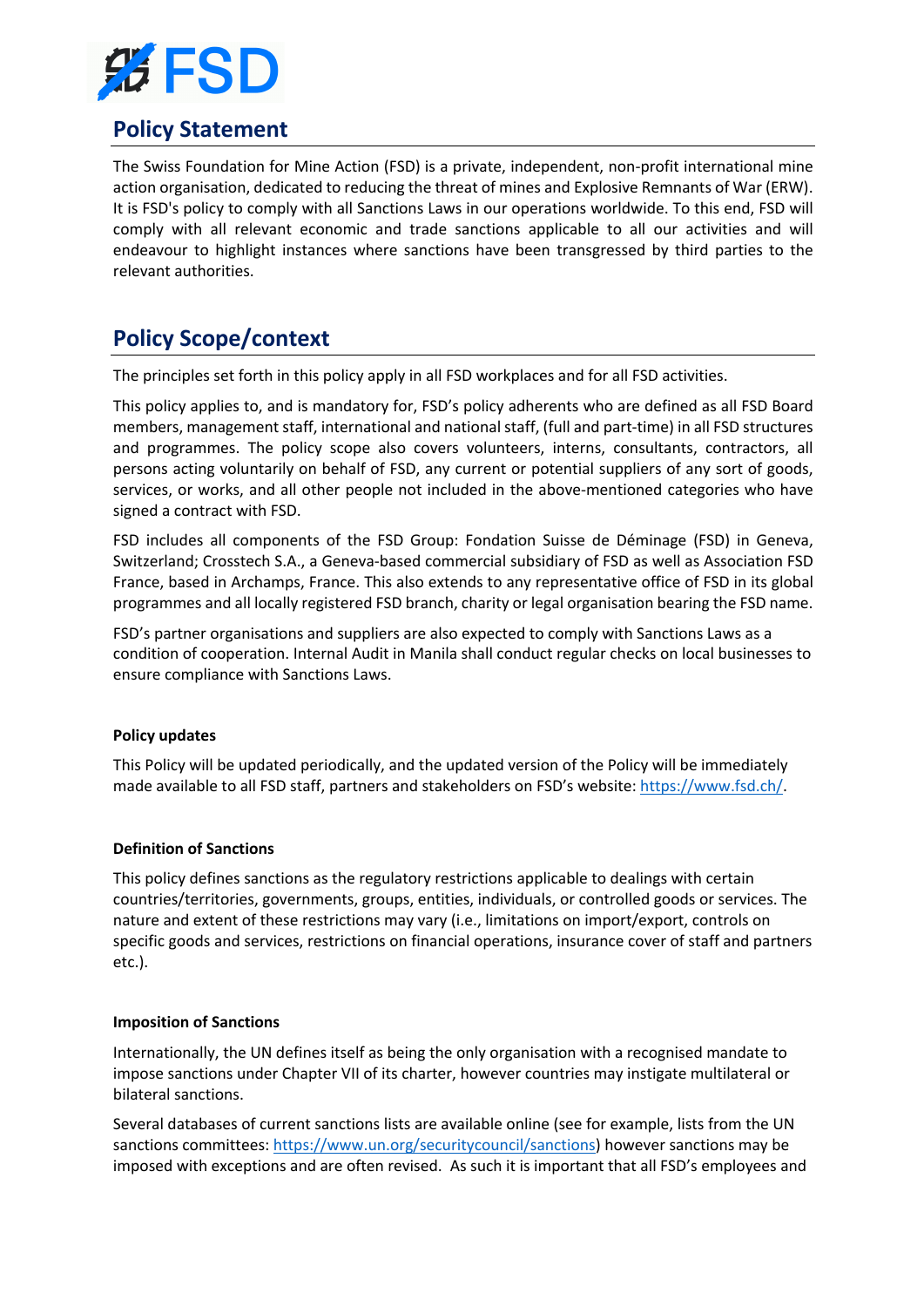

contractors consult with FSD's Programme Managers and HQ in Geneva on a case by case basis to understand the implications of any new dealings with governments, groups, entities, individuals (including PEPs – see below), or controlled goods or services which may be subject to these restrictions and to ensure these actions are informed by up to date information.

#### **Entities Subject to Sanctions**

There are numerous examples of countries/territories and groups that have been the target of economic sanctions, but countries have included Crimea, Cuba, Iran, North Korea, Sudan, Syria, Russia, Belarus, Burundi, the Central African Republic, Libya, and South Sudan. Individuals targeted include oligarchs, narcotics traffickers, military personnel, human rights abusers, and terrorists. These individuals may include people designated as Politically Exposed Persons (PEPs). PEPs are not strictly defined internationally, but are people in influential and prominent political positions operating within a domestic or foreign capacity. In their role as senior government officials, PEPs have access to resources and power that can influence government, policy, and people. It is important to note that PEPs are not automatically subject to sanctions but dealing with them does raise a Red Flag which requires further investigation.

A full list of entities which have had sanctions imposed is beyond the scope of this policy but FSD personnel should ensure that they consult local authorities, take legal advice where appropriate and consult with FSD's HQ in Geneva (geneva@fsd.ch) before establishing relationships with new countries, groups, individuals and PEPs or when importing/exporting sensitive goods (such as PPE or demining machinery).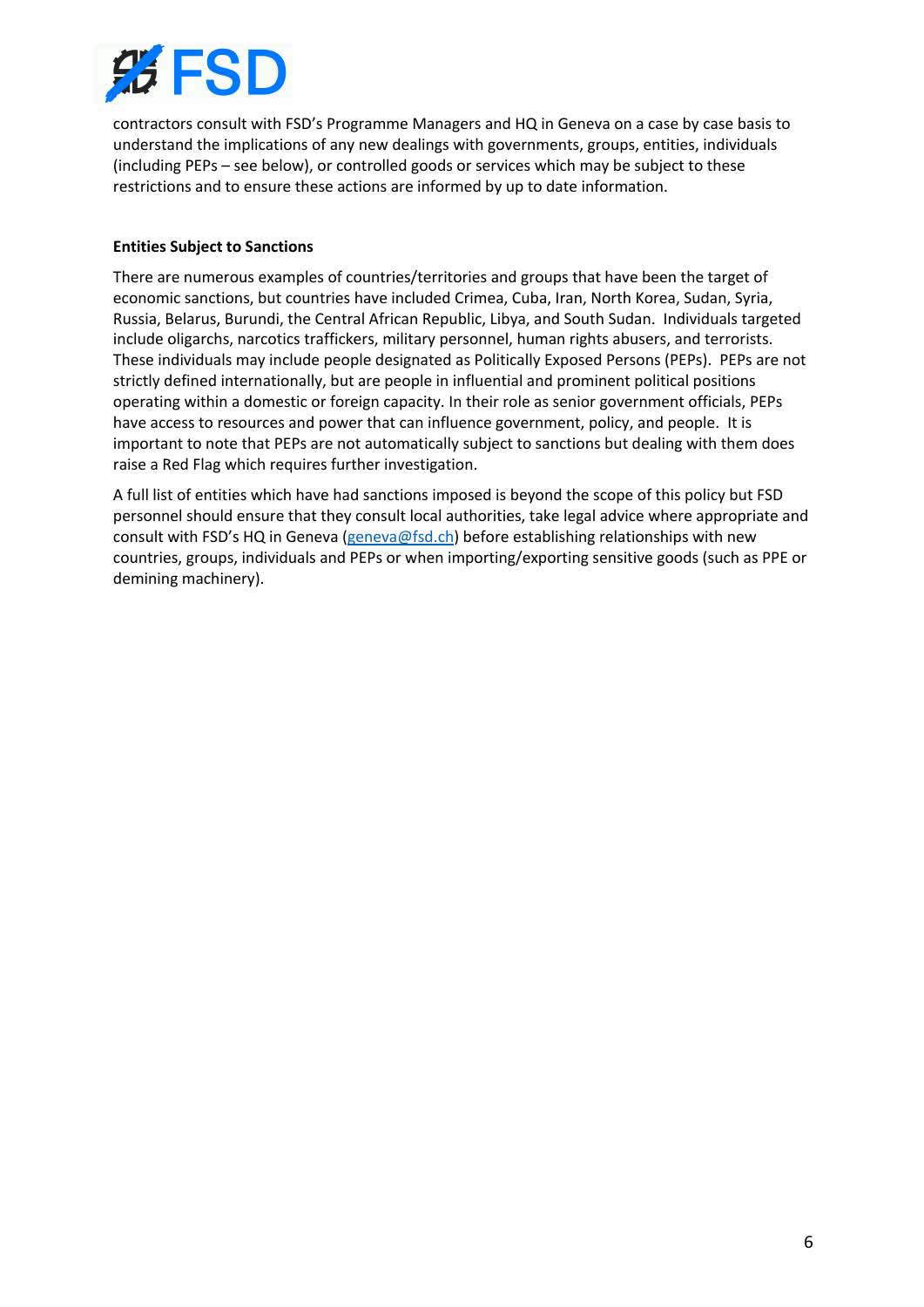

# **Policy implementation**

Specific high-level direction is given for all staff, who must comply with this policy and the dictates of Sanctions Law. The senior management and board of FSD is committed to complying with all laws; any employee who violates (or permits others to violate) this Policy may be subject to appropriate disciplinary action, independent of any other penalties, up to and including dismissal. They may also be subject to personal civil or criminal fines.

#### **Board Endorsement**

The FSD Board will not criticise management for any loss of potential operational activities resulting from adherence to this Policy. No employee or contractor will suffer as a consequence of bringing to the attention of the Board or senior management, in good faith, a known or suspected breach of this Policy. Also, employees and contractors will not suffer any adverse employment decision for abiding by this Policy.

#### **Risks of Non-compliance**

Violations of Sanctions Laws may lead to severe civil and/or criminal penalties against organisations, companies and individuals, including significant monetary fines, imprisonment, extradition, blacklisting, revocation of licences, and disqualification of directors.

In addition, violations of Sanctions Laws can lead to damaging practical consequences, including harm to FSD's reputation and operational or institutional relationships, operational restrictions, and extensive time and cost in conducting internal investigations and/or defending against government investigations and enforcement actions.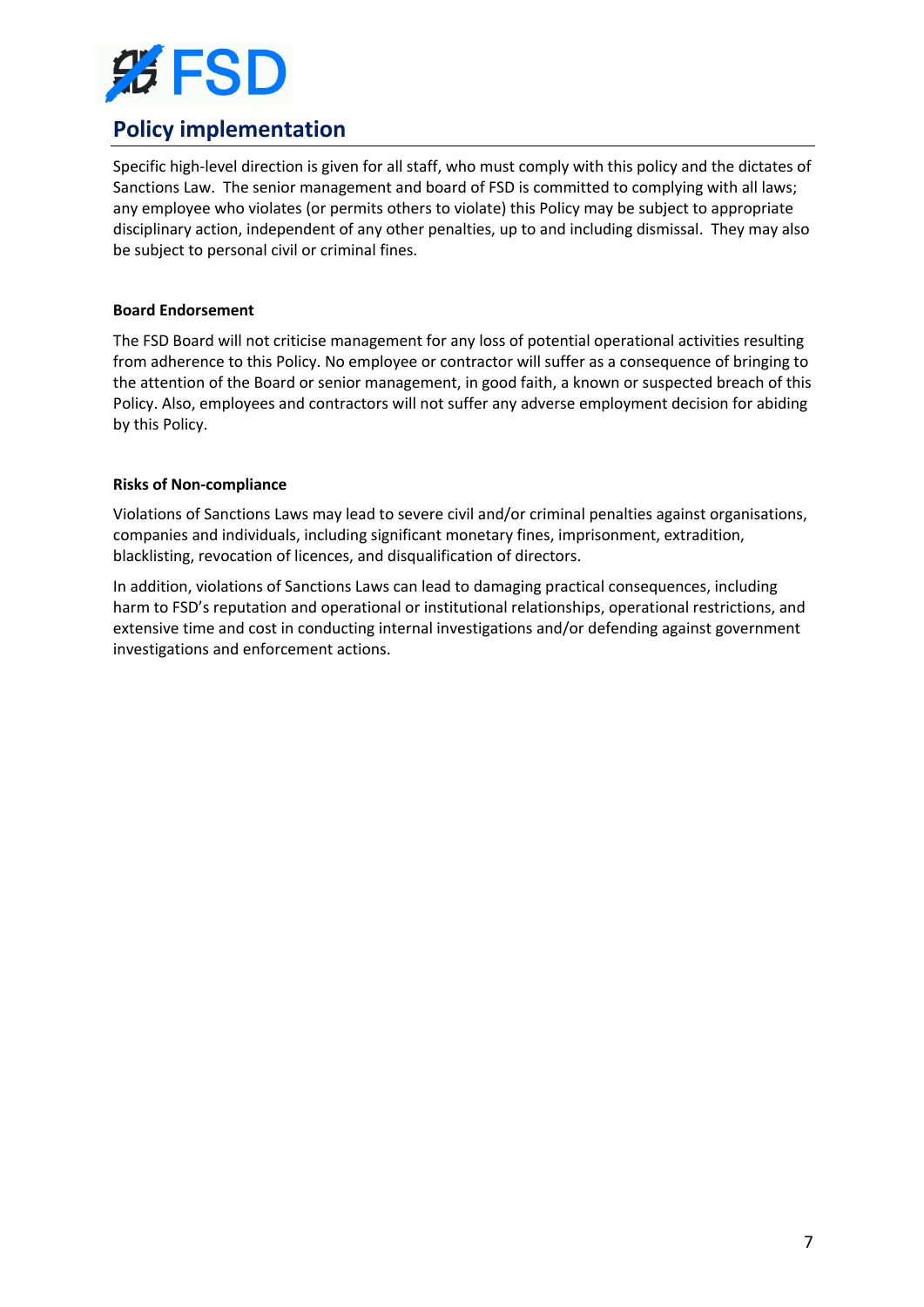

## **Policy commitments**

#### **1**. **Awareness - All FSD staff and contractors will be aware of the potential sanctions in their respective countries or within their areas of work**.

Potential restrictions may be related to:

- Where FSD conducts operations: ensuring compliance with sanctions on restricted countries/territories.
- Who FSD conducts operations with, ensuring compliance with sanctions on restricted persons/entities.
- How FSD conducts operations: ensuring we do not circumvent, evade, or facilitate the contravention of sanctions rules; and
- Ensuring that FSD reports any suspicions which may raise sanctions concerns to the relevant authorities (see "Red Flags" below).

Different countries or regions (e.g., the European Union) may impose different sanctions. Note that US Persons - US citizens and permanent residents / Green Card holders (wherever located or employed), entities organised under US law (including their non-US branches, employees, and, in certain circumstances, non-US subsidiaries) and even foreign nationals while present in the US – are subject to specific restrictions under US law.

#### **2. Action (Red Flags/PEPs) – All FSD Staff and contractors will be ready to raise issues which might concern sanctions (Red Flags) with HSD HQ.**

There are a number of issues, which would cause FSD to conduct further investigations into whether a particular transaction or relationship may present a potential economic trade sanctions regulation issue. All FSD employees and contractors shall look out for any of these issues, known as "Red Flags".

Red Flags are suspicions that may indicate the direct or indirect involvement of a restricted territory, restricted party, controlled item, service, end-use or any other sanctions compliance concern. Specific indicators are context dependant but could include, among others; unusual ways of conducting business, the involvement of family members, delays in producing paperwork or unexplained payments to a third party. The involvement of a PEP is always a Red Flag indicator. Red Flags must be reported to the Deputy Director who will investigate them and alert the relevant authorities where necessary.

#### **3**.**Compliance – All functional areas of FSD will have processes in place to ensure compliance with sanctions.**

The responsibility to provide FSD employees and contractors with the necessary information to comply with this Policy falls within FSD HQ, with a particular focal point: the Deputy Director. FSD HQ are to ensure that all elements of the FSD Group comply with Sanctions Laws. Each area is to ensure the following procedures are followed:

#### **Legal and Compliance (FSD HQ)**

• Monitor economic and political sanctions regulations. Determine and approve controls to be followed in specific regions or types of transactions. This will be done through routine reviews of national laws in each country where FSD works (by the Programme Managers reporting to FSD HQ Operations team through monthly and quarterly formal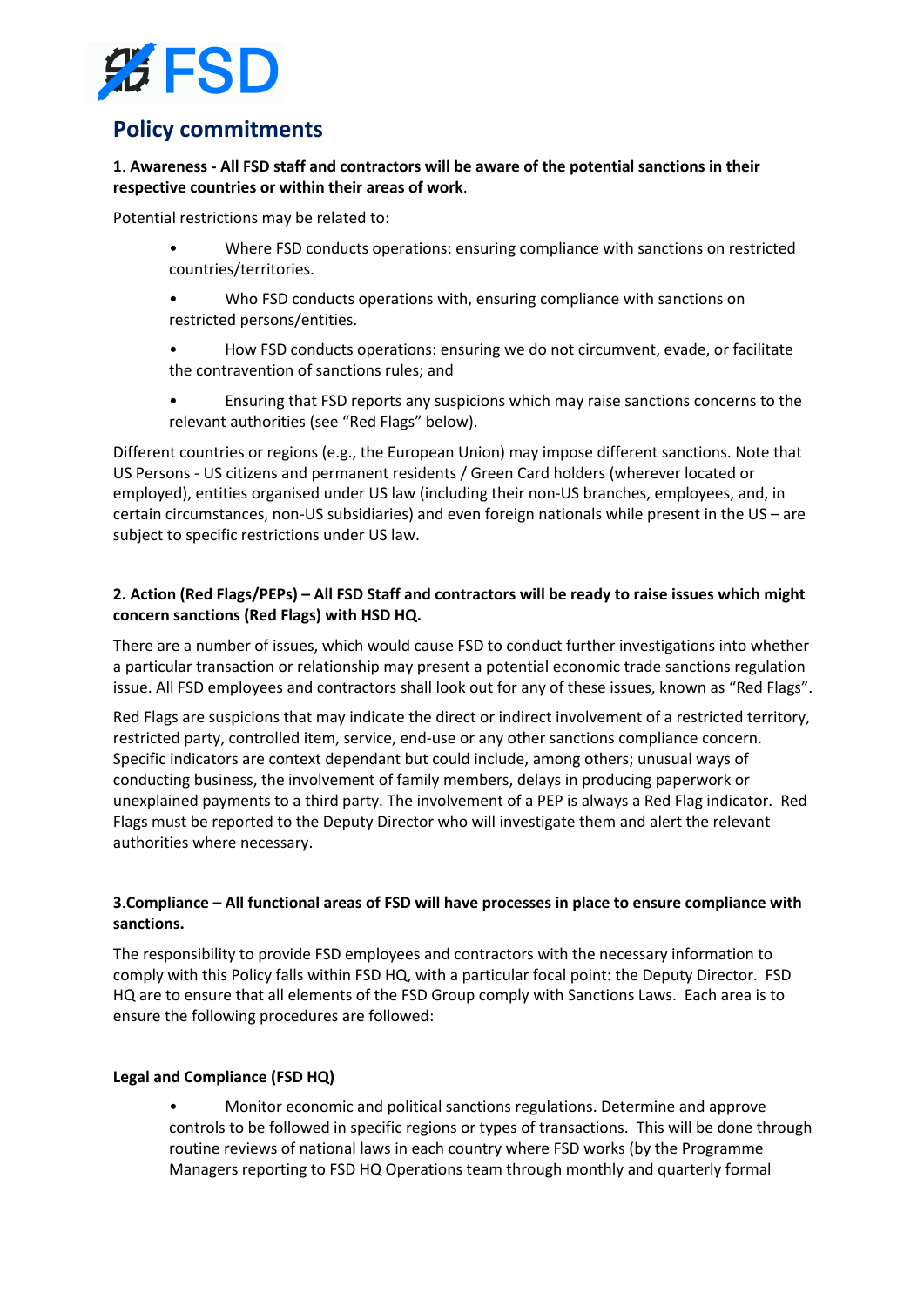

reporting). In addition to this, FSD HQ (Geneva and Manila) will review all donor contracts and conditions to understand the latest sanctions placed in any country or contract. Finally, the annual management review process as part of FSD's ISO 9001:2015 accreditation and audit, will look at all legal compliance and changes throughout the year and also within the structure of the quarterly formal board meetings.

If needed, obtain legal advice and guidance on specific situations on request and where appropriate, including on the resolution of issues and follow up of red flags

- Assist staff and teams in obtaining necessary and appropriate licences
- Conduct effective training and education to relevant functions in relation to economic trade sanctions regulations

#### **Finance (FSD Manila)**

• Ensure that financial transactions/operations (including contact with financial institutions, usage of certain currency, segregation of funds) are in line with economic trade sanctions regulations, by following approved processes and controls;

• Conduct due diligence checks on vendors

• Ensure that all licences are obtained when required e.g., US Treasury Department Licences (Office of Foreign Asset Control) before starting operations in countries and areas which are under economic sanctions

#### **Procurement (FSD Manila)**

• Ensure that suppliers are aware of this policy and monitor compliance on an ongoing basis.

#### **Programme Managers (PMs)**

• PMs are responsible for ensuring the local activities comply with national and international economic trade sanctions regulations in the country they work in and in any other countries they have dealings with. PMs must set the right tone and providing appropriate support for compliance activities for local staff.

• PMs must ensure that all employees, contractors, and other third parties acting on FSD's behalf are properly trained and comply with economic trade sanctions regulations, in all work processes and SOPs.

#### **Personnel (FSD HR)**

When any new staff are hired, a vetting procedure to identify possible personnel under sanctions via SAM.gov and via SECO must be followed automatically<sup>1</sup>. This procedure is also applicable if international and national staff are re-allocated from one grant to another, new grant.

<sup>&</sup>lt;sup>1</sup> HR are to use: SAM.gov: https://www.sam.gov/SAM/pages/public/searchRecords/search.jsf and SECO: https://www.seco.admin.ch/seco/en/home/Aussenwirtschaftspolitik\_Wirtschaftliche\_Zusammenarbeit/Wirts chaftsbeziehungen/exportkontrollen-und-sanktionen/sanktionenembargos/sanktionsmassnahmen/suche\_sanktionsadressaten.html for these checks.